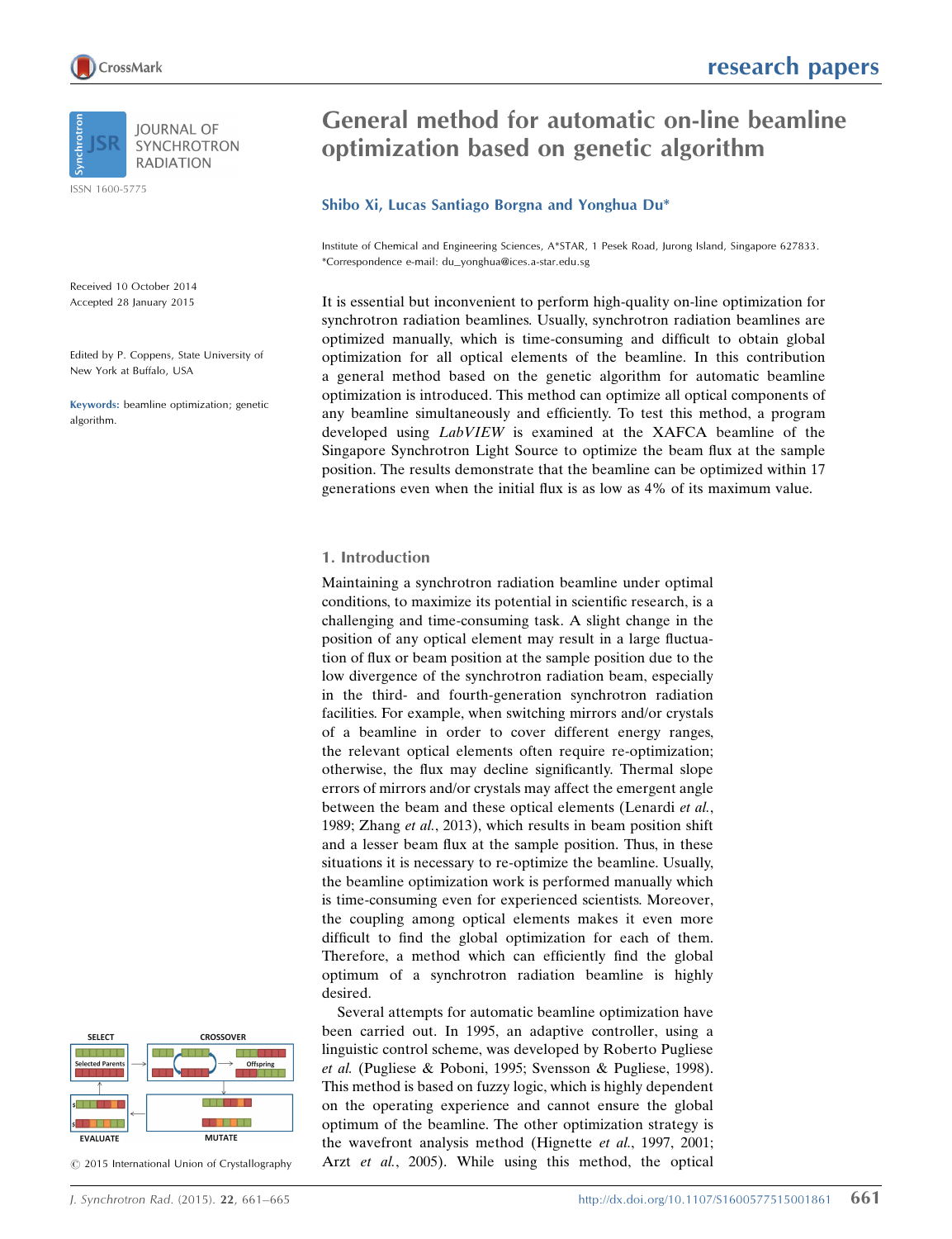components have to be adjusted one by one, which cannot ensure the global optimum either.

In this contribution, an automatic beamline optimization method based on the genetic algorithm (GA) is introduced, which can optimize all optical elements of a beamline simultaneously and efficiently. GA is a global optimization algorithm which ensures the final results are globally optimized. Moreover, for a subjective function to be optimized by the GA, its gradient information and mathematical model are not required. The only necessary information is the output corresponding to a certain input. These facts lead to the conclusion that a GA-based optimization can be performed at any beamline with any kind of optical components. Fundamental knowledge of the GA is introduced in  $\S$ 2, while  $\S$ 3 introduces how the automatic beamline GA-based optimization was realised. In §4 the empirical results of optimizing the flux at the sample position of the XAFCA beamline of the Singapore Synchrotron Light Source (Du et al., 2015) are outlined.

### 2. Genetic algorithm

In 1975, the GA was introduced as a computational analogy, simulating the main process of natural selection based on Darwin's theory of evolution, to solve optimization and search problems (Holland, 1975). Fig. 1 shows the main components and genetic operators in a GA. As shown in Fig.  $1(a)$ , a possible value of each variable for an objective function is regarded as a gene; a set of genes of the whole variables is denoted as a chromosome, which is also referred to as an individual in the GA; a group of individuals is called a population, which is a collection of candidate solutions. The number of individuals in a population is called population size, which is denoted as N. For a certain individual, the value of the objective function is called the fitness of this individual. Fig.  $1(b)$  shows the four genetic operators of a typical evolution cycle:



( $a$ ) Main components and  $(b)$  genetic operators in a GA.

EVALUATE: the fitness of each individual is calculated.

SELECT: according to the principle of 'survival of the fittest', the individuals with better fitness are picked out to generate the next-generation population. The selected individuals are called parents.

CROSSOVER: two selected individuals mate, through exchanging part of their genes, with a certain probability denoted as Pc. The individuals generated by this operator are called offspring.

MUTATE: the offspring's genes are modified randomly, with a certain probability denoted as Pm.

In the GA, a population evolves towards a better population through selection, crossover and mutation, which is analogous to biological evolution. In INITIALIZE, the first generation of the population, *i.e.* the initial population, is generated randomly. The initial population will then start its evolution cycles. For each generation, all individuals are EVALUATED first. Then, the better individuals will be SELECTED and generate their offspring through CROSS-OVER. Each offspring will then MUTATE. The mutated offspring will form a new population and go to the next evolution cycle until the termination criteria are satisfied. When the termination criteria are satisfied, the best individual of the last generation will be regarded as the solution of the problem.

#### 3. Framework for beamline optimization using the GA

The beamline optimization task can be defined as finding the minimum or maximum values of the objective function, subject to the given constraints:

Objective function: 
$$
g = f(x_1, x_2, x_3, \ldots, x_m)
$$
,

\nConstraints:  $a_i \leq x_i \leq bi, \quad 1 \leq i \leq m, \quad g \geq 0$ ,

where  $x_i$  represents the position of the *i*th stepper motor (SM), m represents the number of SMs.  $[a_i, b_i]$  with  $1 \le i \le m$  is called search space. The value of  $x_i$  can be obtained and adjusted by a beamline control system, while  $g$  is the objective function. It may depend on several of the beamline parameters, for example flux, resolution power, spot shape and position. In this section we introduce the framework of the GA-based beam flux optimization. So the function value of g can be obtained by reading the ionization chamber (IC0) before the sample. In this case:  $x_i$  corresponds to a gene; a set of candidate values of  $(x_1, x_2, x_3, \ldots, x_m)$  corresponds to an individual (chromosome); the function value  $f(x_1, x_2, x_3, \ldots)$  $x_m$ ) corresponds to the fitness of individual  $(x_1, x_2, x_3, \ldots, x_m)$ .

Further details of the procedure of flux optimization in a beamline based on the GA are outlined in Fig. 2. This mainly consists of seven modules, i.e. INITIALIZE POPULATION, RUN SMs & READ IC0, ALL INDIVIDUALS EVAL-UATED, TERMINATION CRITERIA, SELECT, CROSS-OVER, MUTATE. Basic details of these modules are outlined by the following six steps: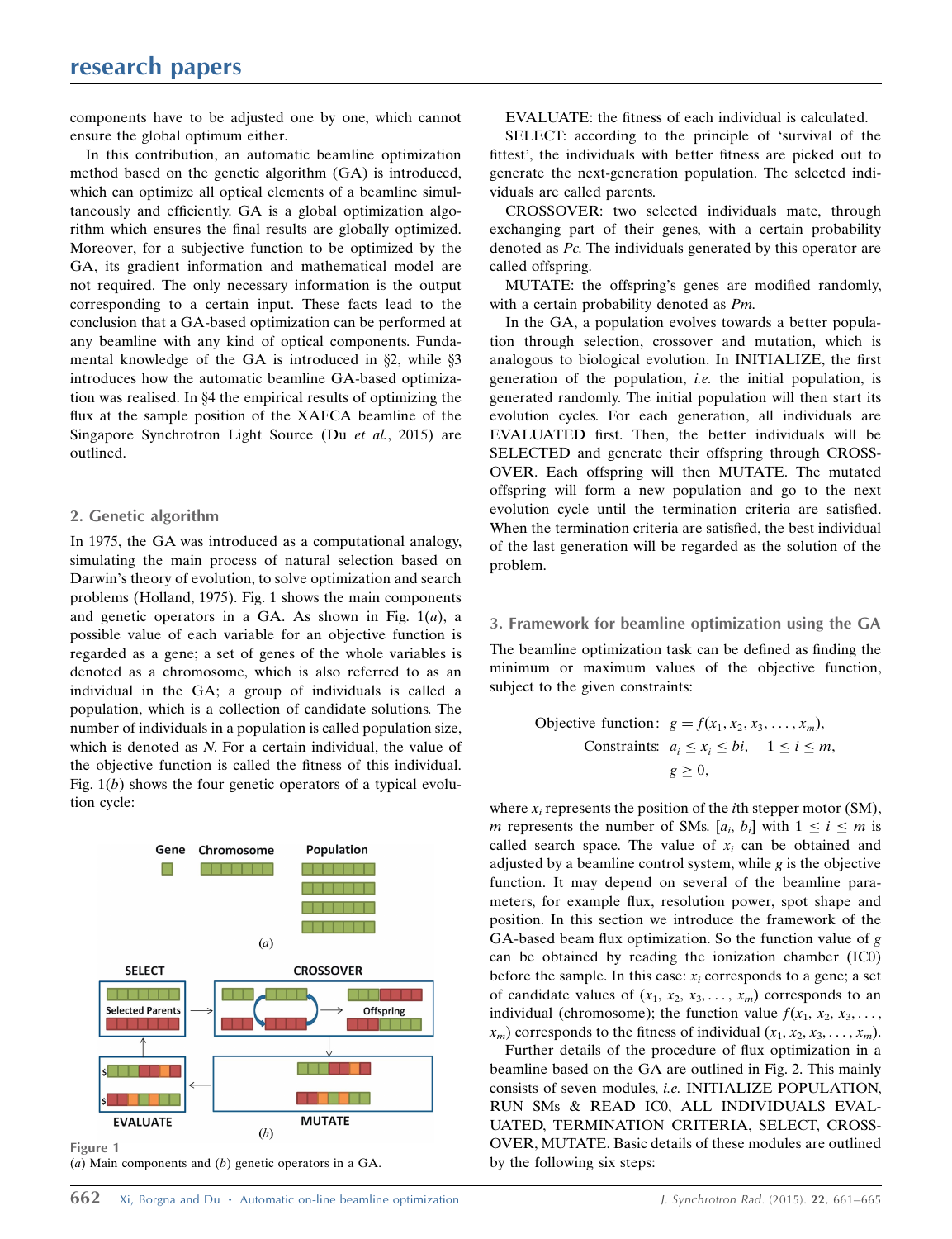

Flow chart of a GA-based beamline optimization.

Step 1. INITIALIZE POPULATION. This step generates  $N-1$  sets of random values of  $(x_1, x_2, x_3, \ldots, x_m)$  in the search space, *i.e.*  $N - 1$  individuals. In this work, the set of the initial positions of SMs is regarded as the initial individual. The  $N - 1$  randomly generated individuals and the initial individual compose the first generation.

Step 2. RUN the SMs to the positions corresponding to the ith individual, and then READ the output of the IC0, which will be regarded as the fitness of the ith individual. Repeat this process until all of the individuals are evaluated. This step is for evaluation. In order to improve the efficiency of the algorithm, the IC0 keeps recording the value of flux during the SMs running. The positions of SMs corresponding to the largest reading will be regarded as a new individual, which will then replace the current individual. This largest reading will now replace the fitness of the current individual. This step is different from the traditional GA and leads to a higher efficiency. We named this the 'Observer Mode for Evolutionary Algorithm' (OMEA). Further discussion about OMEA will be shown in another paper.

Step 3. Judge whether the TERMINATION CRITERIA are met or not. Stop the optimization if it is true; otherwise proceed towards the next step. Here, the TERMINATION CRITERIA can be: the best individual of each generation reaches a plateau which means that successive iterations no longer produce better results and the fitness of the best individual exceeds a certain threshold value.

Step 4. SELECT  $N/2$  couples individuals from the whole population, according to the principle of 'survival of the fittest'. It will ensure that the better individuals have more chance of passing on their gene to the next generation. There are various methods to select the better individuals, such as roulette wheel selection, Boltzmann selection, tournament selection, rank selection, steady state selection and so on (James, 1985; David & Kalyanmoy, 1991; Chang, 2003). In our case, the roulette wheel selection method was chosen. In roulette wheel selection, the probability of one individual being selected is proportional to its share of the fitness of the whole population. In order to improve the efficiency of the algorithm, a strategy called elitist selection is applied. This ensures that the best individual of each generation will be present in the next generation (Thierens, 1997). Under this strategy, the individual who has the best fitness of the previous generation will replace the one that has the worst fitness among the selected individuals of the current generation.

Step 5. The couples selected will CROSSOVER and generate their offspring, with a probability of Pc. In this step, a random number between 0 and 1 is generated. If this number is less than Pc, then CROSSOVER will be performed; otherwise, the algorithm returns to Step 4. In order to perform the CROSSOVER step, a crossover site along the chromosome, which is a random integer between 2 and  $N - 1$ , is chosen first. Then the genes of the two chromosomes will be exchanged up to the crossover site, as shown in Fig.  $1(b)$ .

Step 6. Each offspring generated from Step 5 will MUTATE with a probability of  $Pm$ . Then the algorithm proceeds onto Step 2. In this step, random numbers between 0 and 1 are generated for each gene of the offspring. If the number is less than  $Pm$ , the MUTATE step will be performed on the gene, as shown in Fig.  $1(b)$ . The gene will be replaced by a random number in the search space.

#### 4. Method testing

To test this method, the flux at the sample position of the XAFCA beamline of the Singapore Synchrotron Light Source (Moser et al., 2004) is optimized. XAFCA is an X-ray absorption fine-structure (XAFS) facility for catalysis research, which uses two sets of crystals, Si (111) and KTP (011), to cover an energy range of 1.2–12.8 keV.

Fig. 3 shows a schematic drawing of the XAFCA beamline. The first optical component is a vertical collimating mirror (VCM) which collimates the beam vertically. The second optical component is a double-crystal monochromator (DCM). The second Si (111) crystal is a sagittally bent crystal. The third optical component is a vertical focusing mirror (VFM) which is to refocus the beam vertically. A four-blade slit is installed before the IC0 and the beam flux is monitored by the IC0. To optimize the flux at the sample position we need to adjust the roll, pitch and yaw of the VCM, DCM and VFM which are controlled by 14 SMs. Therefore, the positions of the SMs  $(x_1, x_2, x_3, \ldots, x_{14})$  are the individuals in this test. The fitness is obtained by reading the IC0: the higher the flux, the better the fitness.

A LabVIEW program based on the GA was developed to optimize the XAFCA beamline. The settings for Pc, Pm and N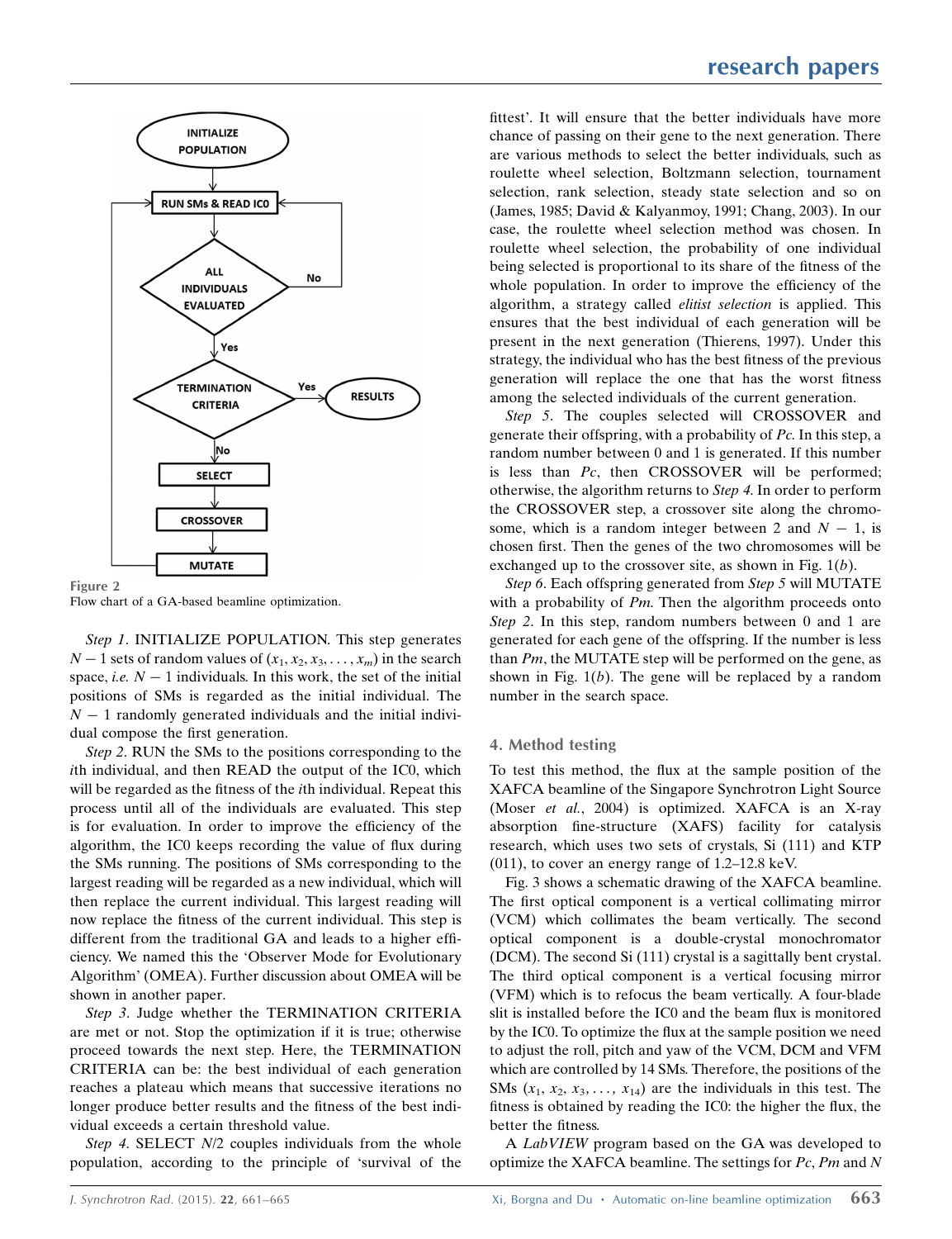

Figure 3

Basic optical arrangement of the XAFCA beamline. The 14 SMs marked in blue are needed to optimize the flux at the sample position.

are not unique. In the optimization work, a large value of N causes more time to be spent within a single generation, while a smaller population size will cause the efficiency of the GA to decrease. As for Pc and Pm, usually the combinations of high Pc combined with low Pm or low Pc combined with high  $Pm$ work well for small population structures (Grefenstette, 1986). As a result of testing,  $Pc = 0.8$ ,  $Pm = 0.05$  and  $N = 10$  is a good option in this application. As mentioned previously, the termination criterion is that the best fitness reaches a plateau  $> I$  obj. A plateau, in this case, is considered to occur when five successive iterations no longer produce better results. I obj represents a reasonable threshold reading of IC0,  $1 \mu A$ for instance. The search space is  $\pm 1$  mm for each SM.

The SMs were adjusted manually to obtain different initial fluxes, and then our program was used to optimize the beamline. Fig. 4 shows flux versus generation during the optimization for the five different initial statuses. For easier comparison, the optimized flux is normalized to unity. The initial fluxes of lines *a* to *e* were 0.91, 0.80, 0.48, 0.17 and 0.04, respectively. The number of generations for completing the optimization of line a to e were 10, 11, 11, 14 and 17, respectively. This indicates that, if the initial beam flux fluctuation is above 48%, the beamline can be optimized within 11 generations. Even if the initial beam flux is only 4% of the



Figure 4

Performance of the GA-based optimization program on the XAFCA beamline. Lines  $a-e$  represent the normalized flux at the sample position, which was measured using the ionization chamber, corresponding to the best individual changes over generations. The initial flux from line a to line e decreases in order, which results in the increase of the number of generations needed for convergence. The initial fluxes and the generation numbers for completing optimization for each line are listed in the figure. total flux the program still can find the optimized position of all SMs within 17 generations.

#### 5. Discussion and conclusion

The GA is a computational analogy, simulating the main process of natural selection, to solve optimization and search problems. As a global optimization algorithm, it can be applied to various systems, such as synchrotron radiation beamlines, which are difficult to formalize mathematically. In this work, a general method for automatic beamline optimization based on the GA is introduced. It was demonstrated that this method can optimize all the optical components of the XAFCA beamline simultaneously and efficiently, and the beamline can be optimized within 17 generations even when the initial flux is only 4% of total flux. As mentioned previously, this method only requires the input and its output of the objective system and the mathematical model between them is not required. Therefore, it is independent of a particular beamline setup and can be expanded further to other beamlines and scientific instrumentations which are driven by SMs.

#### Acknowledgements

This research was supported by the Agency for Science, Technology and Research (A\*Star) of Singapore.

#### References

- Arzt, S., Beteva, A., Cipriani, F., Delageniere, S., Felisaz, F., Förstner, [G., Gordon, E., Launer, L., Lavault, B., Leonard, G., Mairs, T.,](http://scripts.iucr.org/cgi-bin/cr.cgi?rm=pdfbb&cnor=cn5060&bbid=BB1) [McCarthy, A., McCarthy, J., McSweeney, S., Meyer, J., Mitchell, E.,](http://scripts.iucr.org/cgi-bin/cr.cgi?rm=pdfbb&cnor=cn5060&bbid=BB1) [Monaco, S., Nurizzo, D., Ravelli, R., Rey, V., Shepard, W., Spruce,](http://scripts.iucr.org/cgi-bin/cr.cgi?rm=pdfbb&cnor=cn5060&bbid=BB1) [D., Svensson, O. & Theveneau, P. \(2005\).](http://scripts.iucr.org/cgi-bin/cr.cgi?rm=pdfbb&cnor=cn5060&bbid=BB1) Prog. Biophys. Mol. Biol. 89[, 124–152.](http://scripts.iucr.org/cgi-bin/cr.cgi?rm=pdfbb&cnor=cn5060&bbid=BB1)
- Chang, Y. L. (2003). [IEEE Trans. Systems Man Cybernetics B](http://scripts.iucr.org/cgi-bin/cr.cgi?rm=pdfbb&cnor=cn5060&bbid=BB2), 33, [138–149.](http://scripts.iucr.org/cgi-bin/cr.cgi?rm=pdfbb&cnor=cn5060&bbid=BB2)
- [David, E. G. & Kalyanmoy, D. \(1991\).](http://scripts.iucr.org/cgi-bin/cr.cgi?rm=pdfbb&cnor=cn5060&bbid=BB3) Foundations of Genetic Algorithms[, edited by G. J. E. Rawlins, pp. 69–93. Los Altos:](http://scripts.iucr.org/cgi-bin/cr.cgi?rm=pdfbb&cnor=cn5060&bbid=BB3) [Morgan Kaufmann.](http://scripts.iucr.org/cgi-bin/cr.cgi?rm=pdfbb&cnor=cn5060&bbid=BB3)
- [Du, Y., Zhu, Y., Xi, S., Yang, P., Moser, H. O., Breese, M. B. H. &](http://scripts.iucr.org/cgi-bin/cr.cgi?rm=pdfbb&cnor=cn5060&bbid=BB14) Borgna, A. (2015). [J. Synchrotron Rad.](http://scripts.iucr.org/cgi-bin/cr.cgi?rm=pdfbb&cnor=cn5060&bbid=BB14) 22, 839–843.
- Grefenstette, J. J. (1986). [IEEE Trans. Systems Man Cybernetics](http://scripts.iucr.org/cgi-bin/cr.cgi?rm=pdfbb&cnor=cn5060&bbid=BB4), [SMC-](http://scripts.iucr.org/cgi-bin/cr.cgi?rm=pdfbb&cnor=cn5060&bbid=BB4)16, 122.
- [Hignette, O., Freund, A. K. & Chinchio, E. \(1997\).](http://scripts.iucr.org/cgi-bin/cr.cgi?rm=pdfbb&cnor=cn5060&bbid=BB5) Proc. SPIE, 3152, [188.](http://scripts.iucr.org/cgi-bin/cr.cgi?rm=pdfbb&cnor=cn5060&bbid=BB5)